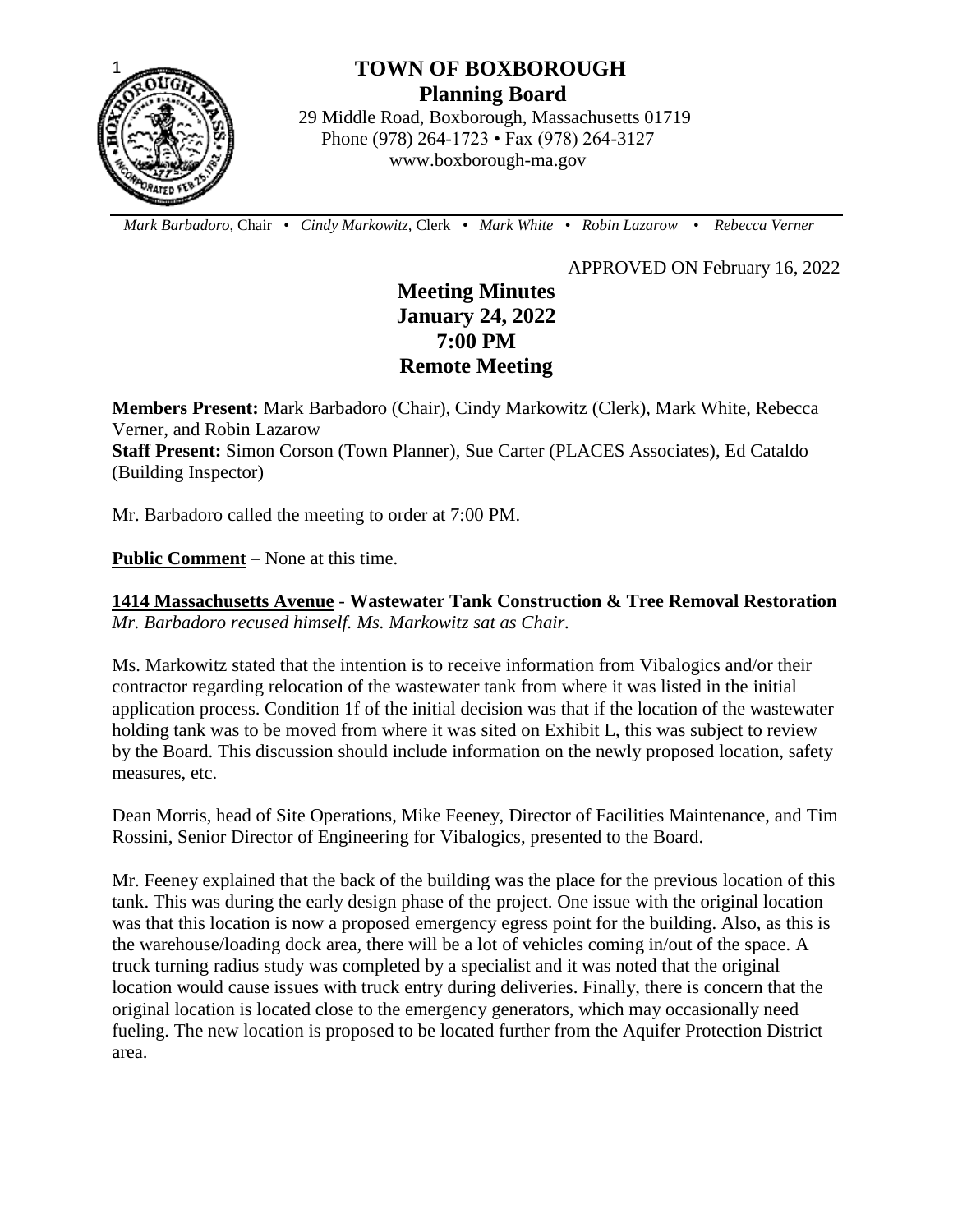Planning Board Meeting Minutes JANUARY 24, 2022 PAGE 2 OF 9

In response to a question from Ms. Lazarow regarding the structure holding the tank, Mr. Morris explained that a concrete pad needed to be poured for the structure and galvanized steel will be used to support the pipes that drain into the tank. Tanker trucks will back into the area, drive to within 10' of the tank, hook up to the tank, drain it and haul it away. Ms. Lazarow noted concern with the pitch of the road in this area. Mr. Morris stated that there is only about 1' of pitch in that area and there haven't been any issues getting in/out of the dock area yet. There are also a number of bollards surrounding the tank for protection.

In response to a question from Ms. Verner regarding the trench drain around the unit, Mr. Morris showed this on the plan. Ms. Verner stated that this new location seems less protected and there is a lot of softscape in the area. She is concerned about the safeguards if a spill occurs. Mr. Morris stated that there was an existing trench drain in that area and an existing oil/water separator. Two new valves and a new separator were installed so that any effluent would go into the trench drain. The tank itself is double-walled and alarms are in place. Leakage would go onto the pavement, to the trench drain and into the separator.

Mr. White stated that he would have preferred to see a trench in the vicinity but is okay with the proposal as long as the effluent would flow into the trench drain. Once into the trench drain, it does not enter the sanitary system.

Ms. Carter stated that the area pitches to the trench drain. She stated that this drainage fulfills the concerns raised during the initial public hearings.

Ms. Markowitz asked if this design fulfills the 110% containment. Mr. Morris explained that the double-walled containment fulfills this.

Ms. Markowitz asked about a trench drain for liquid that could come out of the pipes flowing into the tank. Mr. Morris explained that these are welded stainless steel lines that have pressure tests completed on them and are pitched from the building in a way that gravity will drive flow to the tank. There is a potential that a leak would drip out and eventually find its way to the trench drain surrounding the tank. Ms. Markowitz asked that this be confirmed by Ms. Carter.

Ms. Markowitz asked about protective measures for pedestrians walking right next to the pipe rack. Mr. Morris stated that the walkway nearby is likely only an emergency exit area. The structure will be built to local building codes, so there should not be much risk to pedestrians. The tank approval must be applied for 60 days after install from DEP. An external steel tank approval was applied for with the Town of Boxborough as part of the original application.

In response to a question from Ms. Markowitz, Mr. Morris stated that trucks will likely spend approximately 45 minutes to 1 hour on site. It is yet unclear how often trucks will be on site. This will be dependent on the amount of wastewater production and the business success.

In response to a question from Ms. Verner, Mr. Morris stated that this is a shared utility with the other tenant. There is no anticipation of the need for another holding tank, however it is listed on the plan, in case one could be justified by either party in the future.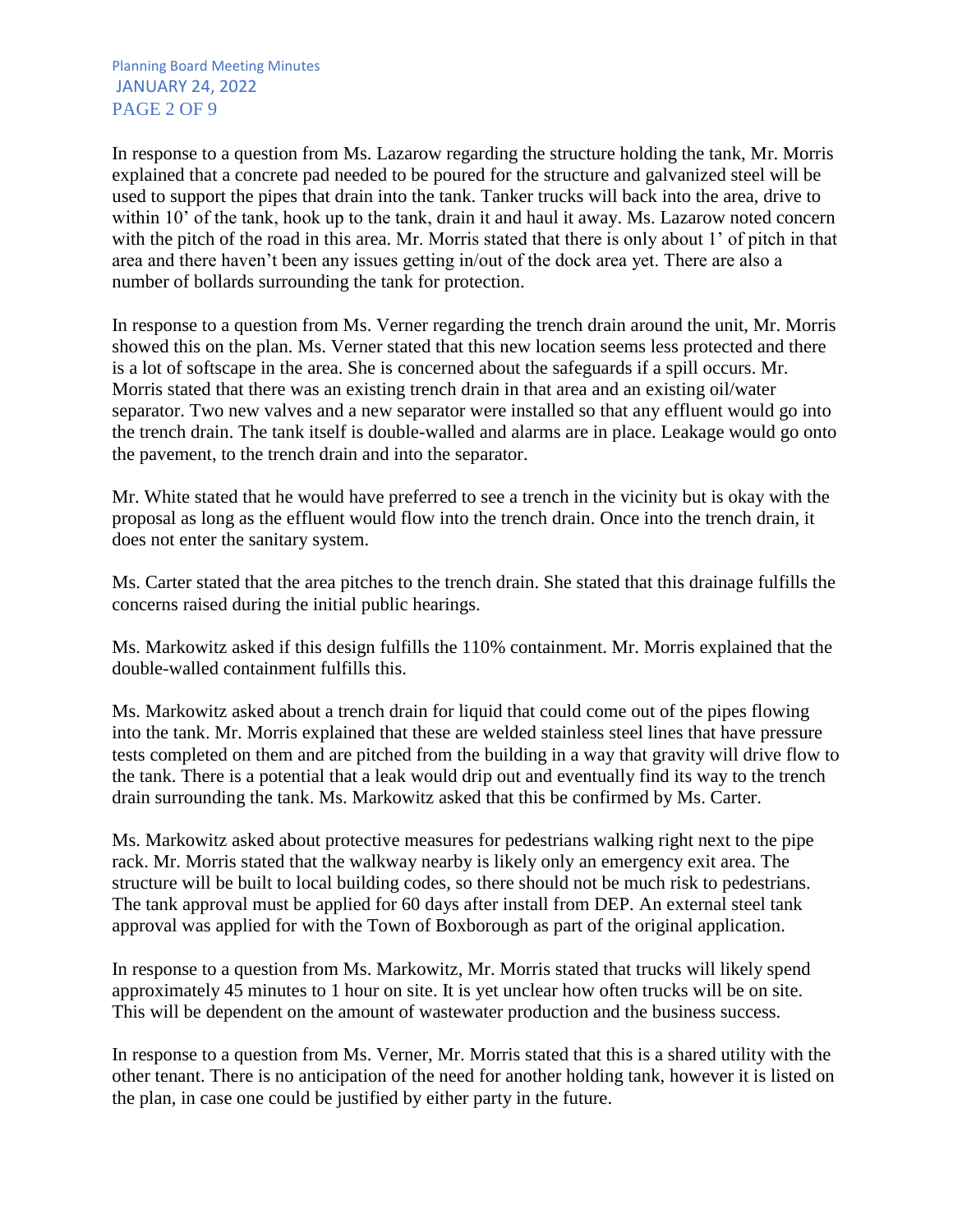Planning Board Meeting Minutes JANUARY 24, 2022 PAGE 3 OF 9

There was discussion regarding the new location for the mechanicals proposed and the raised curbing around the driveway. It was noted that there would be a raised curb helping to navigate any potential leakage.

Mark Barbadoro asked if the Fire Department was consulted on the new location. He noted that the new location is moved closer to Zone 1 of the well. Pollution of the well would also pollute the aquifer. The Building Code would require soil analysis, concrete testing, connection testing for the steel, etc. He asked if the Building Inspector was alerted to this new location. He asked what else is planned to be built outside of the building.

Mr. Morris stated that Vibalogics staff met with the Fire Captain and Chief regarding the new tank location and emergency response plans. Neither had concerns. The design intent of the tank is that spills would go into the trench drain and not into the well. Vibalogics worked closely with Mr. Corson and Mr. Cataldo, and both were informed of the new location before work was started in this new location. There was an unfortunate mistake in communication with this information being relayed to the Planning Board. This was not in the original design because it was unknown that all of the effluent waste would need to be brought off site.

Ms. Markowitz stated that the Board was surprised because this change was not addressed during the other tenant's application process.

Mr. Morris stated that a building permit was applied for the external work on site. This was applied for after the stop work order was received. There are no other plans for work outside the building at this time, but Vibalogics will come back to the Board if future work is planned. The Board of Health, as part of the permitting process, has received schematics regarding the separation of waste streams and has been on site.

The Board agreed to draft a minor site plan modification decision for this item.

Ms. Lazarow moved to approve the minor modification for the relocation of the wastewater tank at this location, contingent of review by PLACES Associates for replacement of any landscape material that was removed for this adjustment. Seconded by Ms. Verner. Roll call: White – aye; Lazarow – aye; Verner – aye; and Markowitz – aye. 4-0-0; motion passed unanimously.

*Mr. Barbadoro retook his seat as Chair.*

#### **Administrative Business Town Center/Enclave Project**

Ms. Carter stated that there is a lot of sod that has been placed on site. There is about a 15-20' strip of dirt that's exposed near the clubhouse. She will continue to monitor new housing sites as stone entrances are added.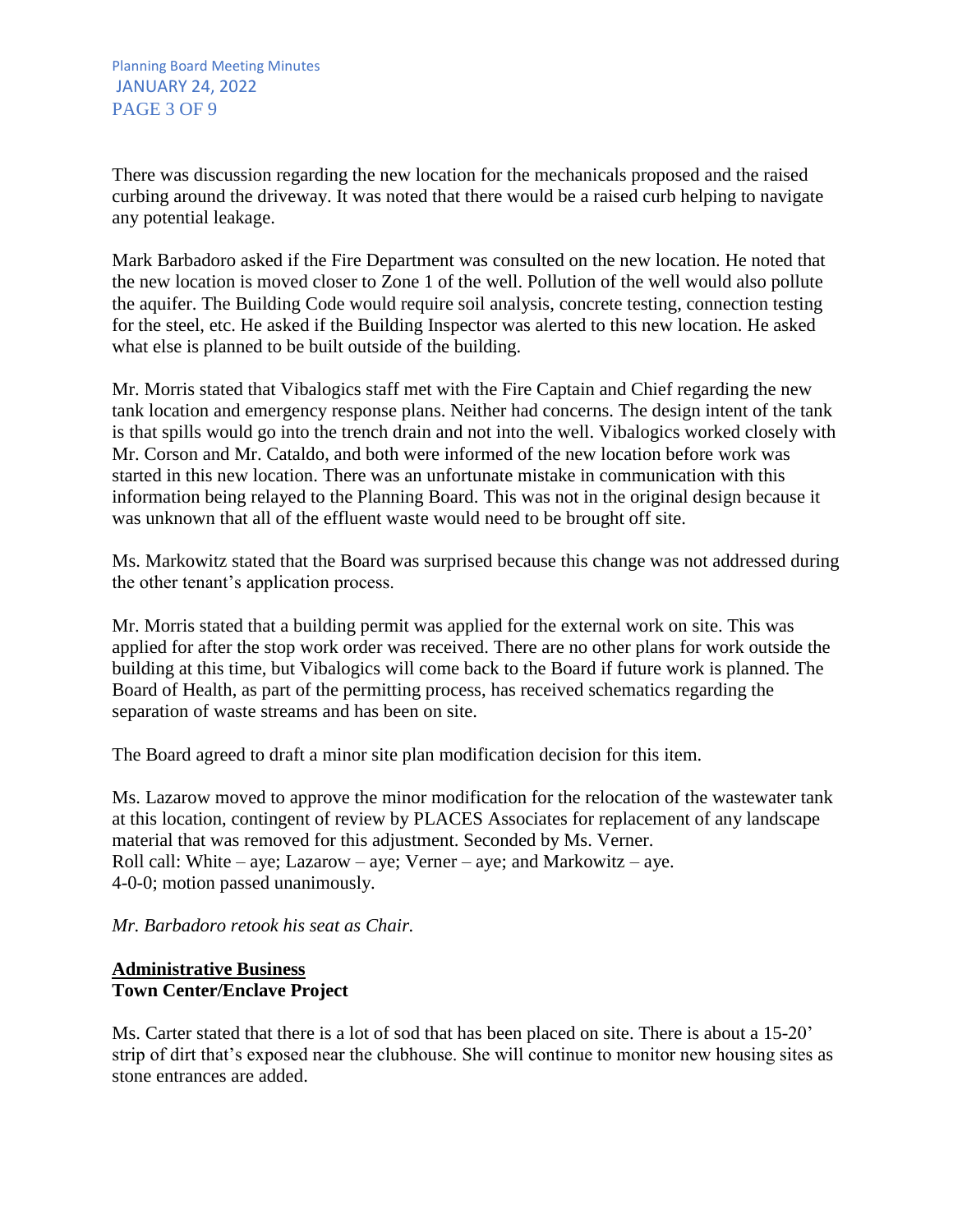Planning Board Meeting Minutes JANUARY 24, 2022 PAGE 4 OF 9

Ms. Markowitz asked about modifying the decision to prohibit deicing product on the site. Ms. Carter stated that she has already spoken about this with the owner regarding using a different product. Ms. Markowitz stated that the O&M plan could be updated to reflect this.

#### **Public Hearing for Zoning Bylaw Amendments**

#### **Zoning Bylaw Recodification: Amend Section 1000: Authority through Section 9600: Separability**

Mr. Barbadoro opened the public hearings for the solar energy systems and the proposed zoning bylaw amendments.

Tyler Maren, Barrett Planning Group, reviewed the Board's comments on the zoning bylaw recodification draft.

Mr. Corson suggested that the Board add an extra meeting on March 7, 2022, for the Board to then review a second draft with comments/edits included. The public hearing for this item could be moved to this date. Mr. Corson stated that the next scheduled meeting is February 14, 2022. There is also an additional, brief meeting on January 31, 2022.

The Board agreed to change the February 14<sup>th</sup> meeting date to February 16, 2022.

Mr. White moved to continue this public hearing to February 16, 2022 at 7pm, for zoning recodification. Seconded by Ms. Markowitz.

Roll call: Barbadoro – aye; White – aye; Lazarow – aye; Verner – aye; and Markowitz – aye. 5-0-0; motion passed unanimously.

#### **Solar Energy Systems: Add Section 7800; Amend Section 4003(4): Business/ Industrial Uses**

Ms. Verner presented the amendments to this bylaw. The first bylaw includes small scale ground-mounted/roof-mounted solar energy systems only, eliminating medium and large-scale solar energy systems.

Palmer Moore, Sustainability Committee, noted that some members believe that prime farmland that may have already been developed in the past five years is not the best place for small scale systems. There is a footnote in the use table regarding the Design Review Board, and he requested to hear more about that Board and its purview. Ms. Verner explained that the DRB mostly weighs in on aesthetic items in Town. The solar section would be new for them and needs to be worked on. The DRB is advisory and can make recommendations only. Mr. White stated that he would recommend removing the footnote. Ms. Verner noted that this only applies to buildings with historical significance.

Owen Neville stated that the Agricultural Commission will be discussing this item at its next meeting.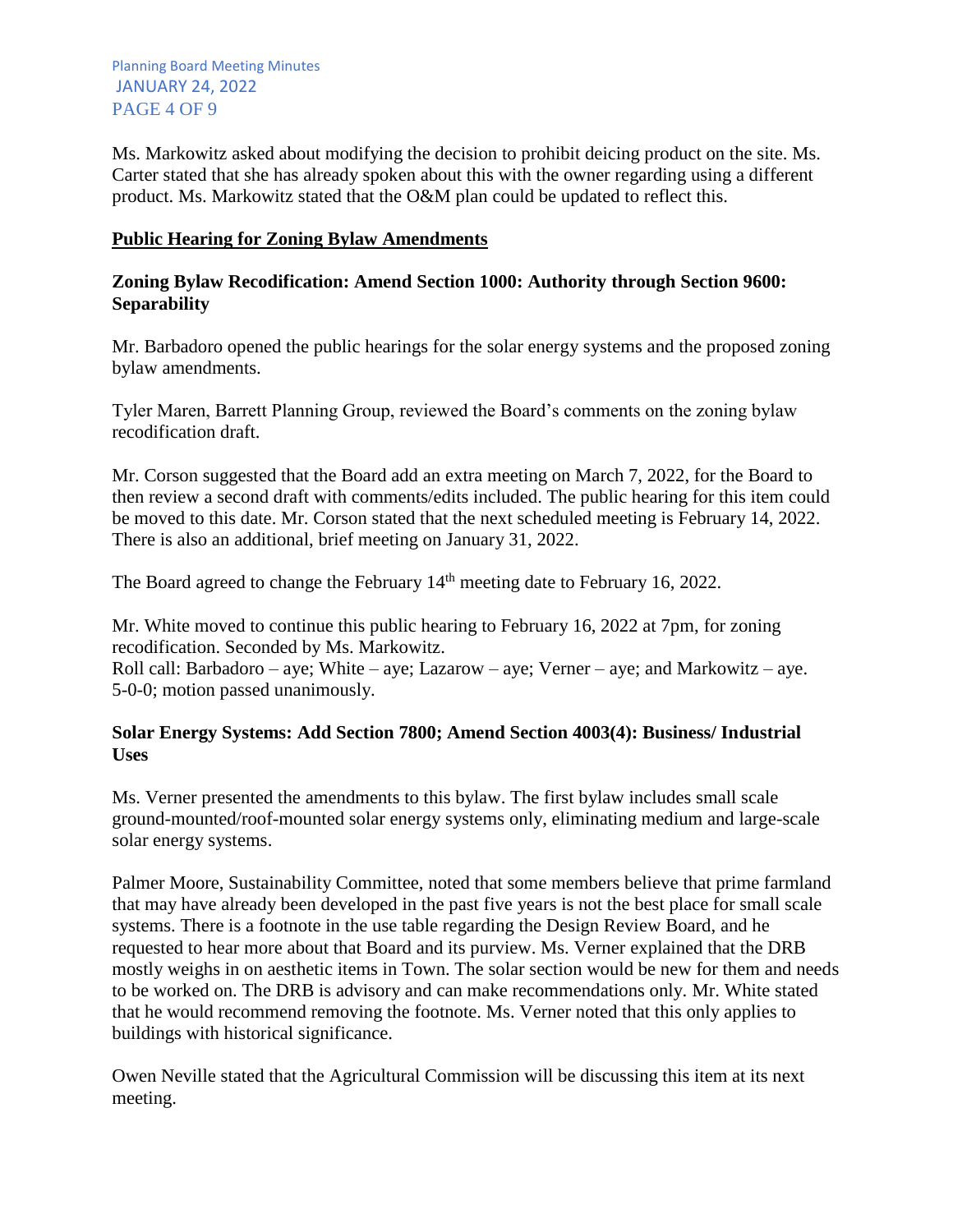Francie Nolde stated that she wants to hear more about the Town Center and separating the residents there from the historic buildings. There could be some areas along Stow Road for ground-mounted systems. She is unclear why those without historic homes who live in the Historic District are being subject to the same regulations. Mr. Barbadoro stated that it is a benefit to the Town to have the DRB review the architecture of these buildings to keep them looking a certain way. Ms. Nolde asked that the Board consider asking residents how they feel about it.

Ms. Verner stated that the next draft version will have included comments/corrections.

Mr. Corson suggested that the footnote refer to Buildings Subject to Demolition Delay, as that would be a direct reference to the bylaw in question.

Ms. Verner reviewed the medium and large-scale draft bylaw.

Mr. Moore stated that the Sustainability Committee recommended a 100' setback for primary use projects to put restrictions on large projects. He would like to see this applicable to residential districts, but not necessarily across all districts. He asked about language that would allow applicants to locate solar systems in other places on the property than just the back yard if a hardship is shown. He noted that the public and Sustainability Committee may want to further review the landscaping/screening section. Ms. Verner explained that the bylaw requests naturally vegetated conditions, with some other forms of screening possible. While this sets criteria for an applicant, the Planning Board would then review it for completeness and make comments. Mr. Moore suggested setting the standard lower and being clear that the Planning Board can waive the requirement. Mr. Moore also noted that the Sustainability Committee would like to see medium scale projects reviewed by special permit in the Ag/Res District instead of simply not allowing them.

Mr. Neville stated that he does not believe the setbacks in this solar bylaw should exceed those in the zoning bylaw.

Ms. Nolde stated that the solar bylaw has strict limitations regarding how much land can be cleared, and she would rather see a net zero building code for new construction.

Ms. Markowitz suggested clarity on the term "deforestation."

Ms. Lazarow moved to continue this public hearing to February 16, 2022 at 7pm, for the solar bylaw. Seconded by Mr. White.

Roll call: Barbadoro – aye; White – aye; Lazarow – aye; Verner – aye; and Markowitz – aye. 5-0-0; motion passed unanimously.

## **95-105 Sargent Road; Parcel Numbers (011-003-000 and 011-005-000) - Right of first refusal on the sale of 95-105 Sargent Road**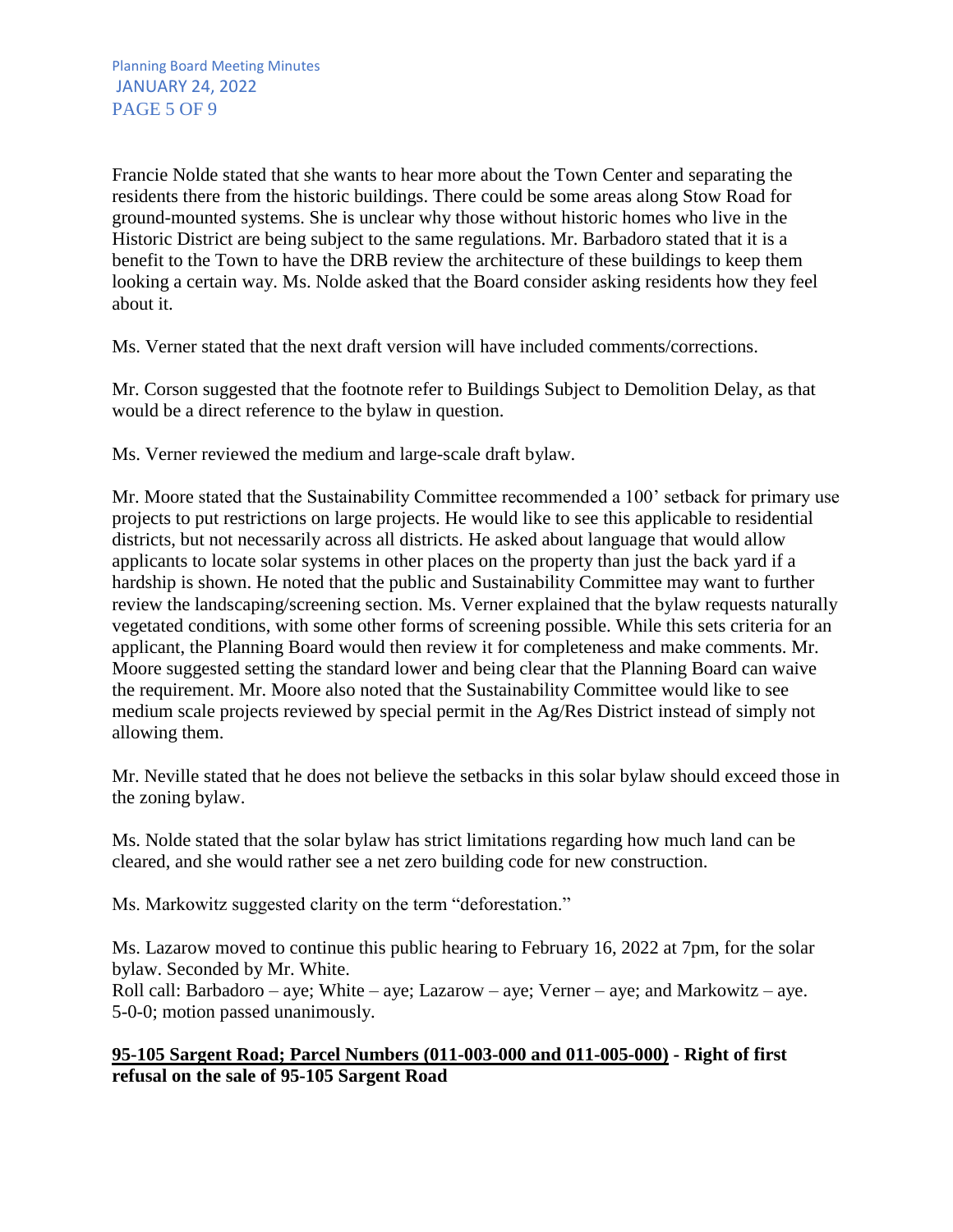Planning Board Meeting Minutes JANUARY 24, 2022 PAGE 6 OF 9

Mr. Barbadoro explained that this parcel of vacant land was in Chapter 61. It contains approximately 22 acres of land and has a small portion in the Aquifer Protection District and another piece with wetlands on it. The lot is divided by the Boston Main Railway. There is a P&S agreement for the property, contingent upon 5 ANR lots. The lot is zoned Ag/Res. These lots would be 60,000 s.f. All 5 fit on the Sargent Road side. There is approximately 100' of frontage on the Littlefield Road side, not enough for a standard ANR lot but which could be used for 1-2 reduced frontage lots by special permit. These would require 200,000 s.f. per lot. The total of this proposed development would cover approximately 16 acres of land. The developer could propose a definitive subdivision to place a few more lots, conditioned on appropriate septic systems. The Town has a short window of time to exercise its first right of refusal and the Master Plan calls on the Planning Board to make this recommendation to the Town. The ConsComm is also reviewing this proposal, as is the Conservation Trust.

Ms. Lazarow stated that it appears this land would be worth preserving for the Town. She questioned what funding sources are available to do so.

Mr. White stated that he is a proponent of purchasing this land because it will cost less overall than educating the number of students that would come from the potential homes to be built. This would require an advocate. More of this Chapter land will continue to come up over the years.

Ms. Markowitz stated that the ConsComm voted to recommend that the Select Board pursue this item further. This is adjacent to other existing conservation land and has some trail potential. There seems to be high conservation value to this land.

There was discussion regarding the draft regulations under the MBTA Communities legislation.

Ms. Lazarow asked about a study regarding a net cost analysis for this lot.

Ms. Nolde stated that she would love to see this land preserved.

Karl Malakian, 184 Littlefield Road, stated that he believes this is a large possibility for conservation preservation. This is a chance to tie into adjacent conservation land for future generations.

Jeff Glidden stated that he walks and hikes through this area every day. This parcel would link Fort Pond, Rolling Meadow, and Half Moon Meadows. He noted that this parcel was in the top 10 parcels prioritized in the 2015 Open Space and Recreation Plan.

Mr. Barbadoro stated that this is also a DEP Important Habitat parcel.

Lisa St Amand noted that this is a valuable piece of property because any development would create increased runoff toward Fort Pond Road, and an increase in potential flooding at that road crossing. The Board reviewed submitted correspondence from Ms. St Amand.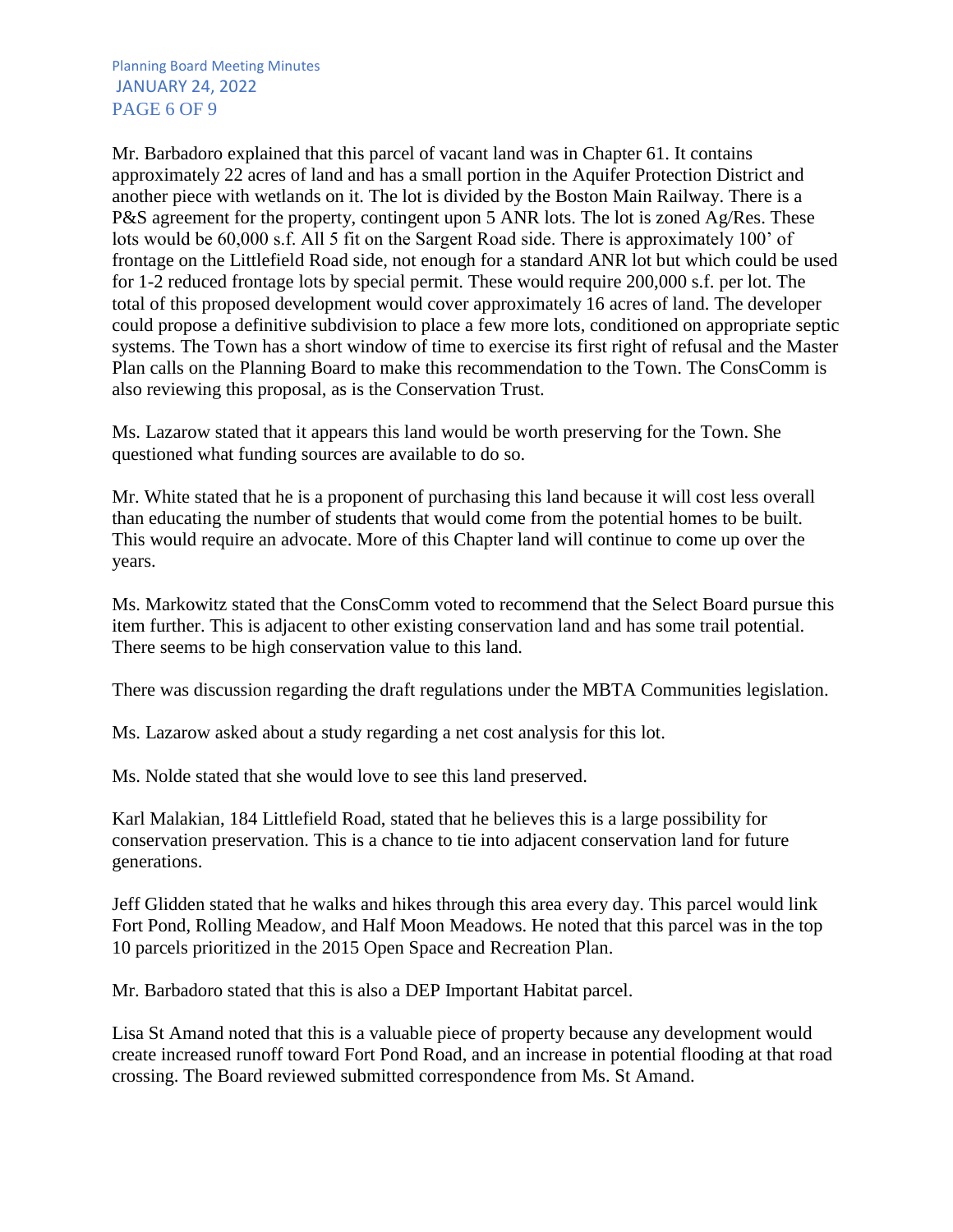Rita Grossman stated that the Conservation Trust is spending a lot of time discussing this parcel. This area is upland and has two high values: carbon sequestration by the trees, and premium water recharge ability. The open space mapping needs to be updated as it expires this year. Some landowners have the option of working with the group to conserve the land.

Mr. White moved to recommend that the Select Board exercise its first right of refusal on this parcel. Seconded by Ms. Verner.

Roll call: Barbadoro – aye; White – aye; Lazarow – aye; Verner – aye; and Markowitz – aye. 5-0-0; motion passed unanimously.

#### **Administrative Business Meeting Minutes**

Mr. White moved to approve the meeting minutes of January 10, 2022, as amended. Seconded by Ms. Verner. Roll call: Barbadoro – aye; White – aye; Lazarow – aye; Verner – aye; and Markowitz – aye. 5-0-0; motion passed unanimously.

## **Correspondence**

The Board received correspondence from Lisa St Amand regarding right of first refusal on the sale of 95-105 Sargent Road.

Technical Assistance Program Grant Application and other Grant Opportunities – *the Board did not address this item at this time* 

American Rescue Plan Act (ARPA) projects *- the Board did not address this item at this time*

Solar Bylaw Subcommittee – *this item was previously addressed*

Town Center/Enclave Project *- this item was previously addressed*

Campanelli Campus development options Nothing new to report at this time.

MGL Chapter 148 Sections 26h and 26i Nothing new to report at this time.

Mr. Corson noted that warrant articles are due to be submitted by February 23, 2022.

Planning Board Training - *the Board did not address this item at this time*

Master Plan Action Items Spreadsheet - *the Board did not address this item at this time*

Website update *- the Board did not address this item at this time*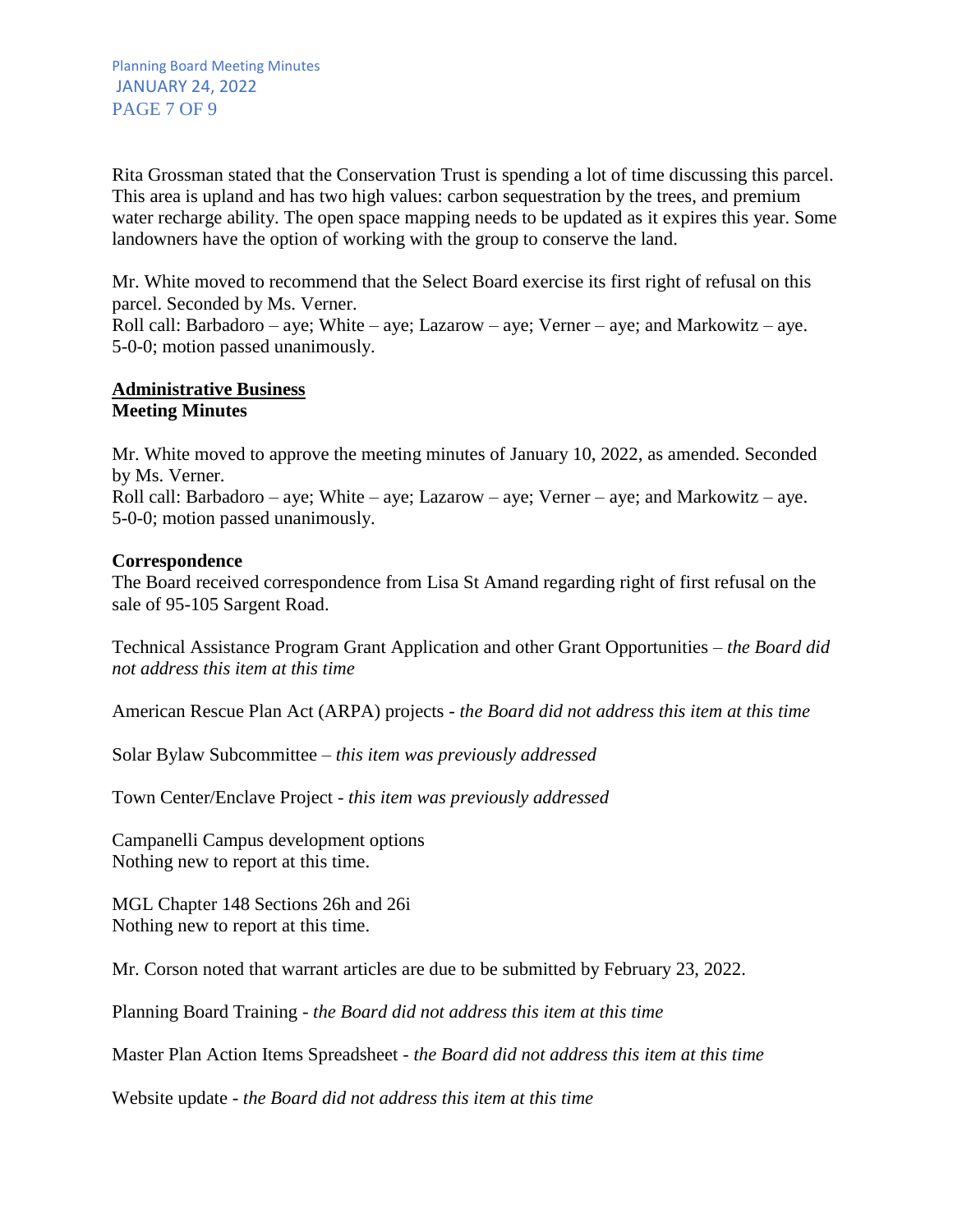Planning Board Meeting Minutes JANUARY 24, 2022 PAGE 8 OF 9

Legislative Update - *the Board did not address this item at this time*

**Committee Reports: -** *the Board did not address this item at this time.*

**Water Resource Committee (Barbadoro) – Community Preservation Committee (Lazarow) – Economic Development Committee (White) – MAGIC Representative (Markowitz) –**

Mr. White moved to adjourn the meeting at 11:17 pm. Ms. Verner seconded. Roll call: Barbadoro – aye; White – aye; Lazarow – aye; Verner – aye; and Markowitz – aye. Unanimously passed.